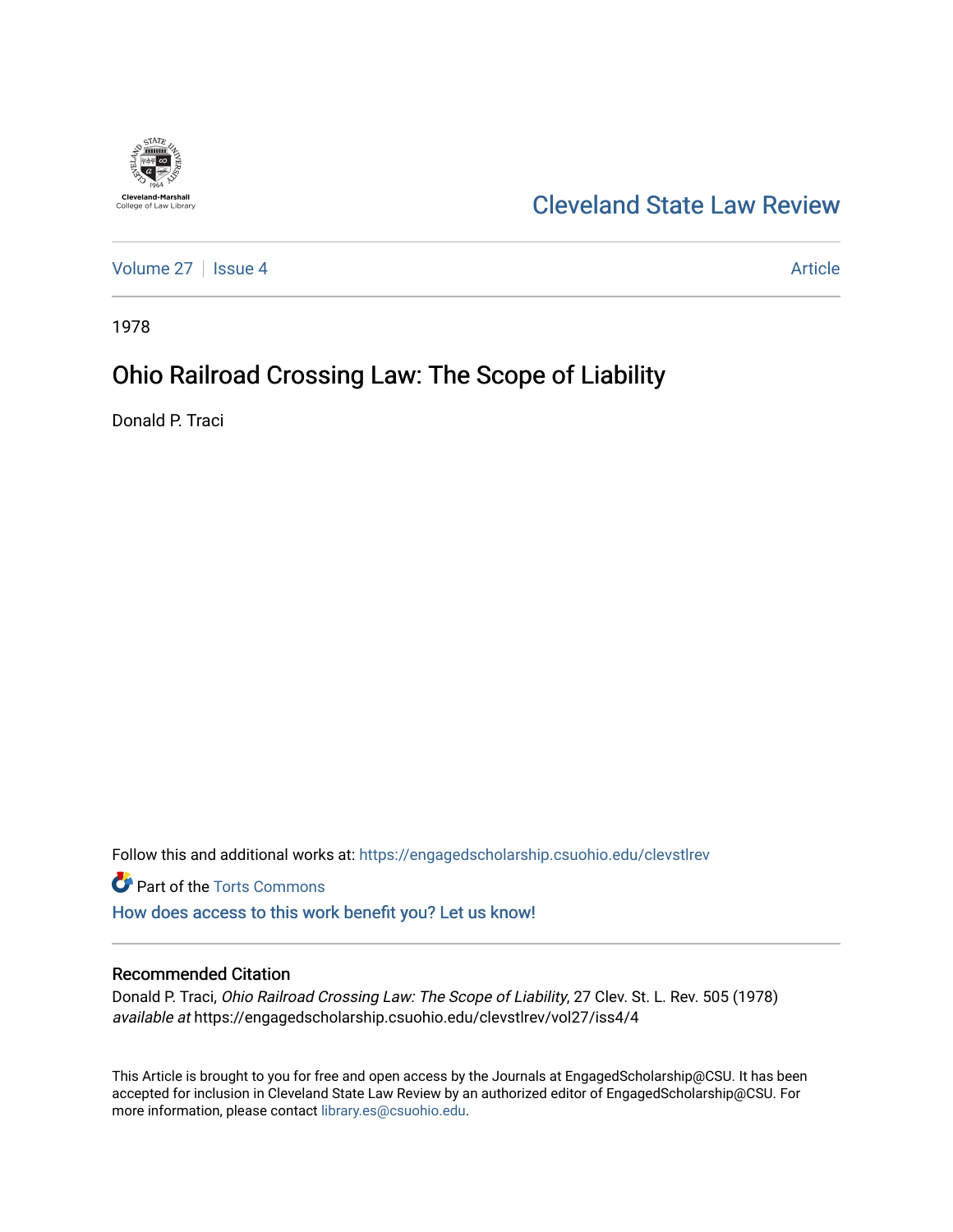# OHIO RAILROAD **CROSSING** LAW: THE **SCOPE** OF LIABILITY

**DONALD** P. TRACI\*

0 HIO **RAILROAD** CROSSINGS have been and continue to be the scene of the death and maiming of motorists and their passengers. The state legislature has manifested its concern over the dangers that railroad crossings create by enacting several statutes for the purpose of avoiding or limiting crossing accidents.' The interpretation of these laws by the courts, however, has resulted in much confusion concerning a railroad's duties and the type of defenses permitted under the statutes.2 As a practicing attorney involved in personal injury suits initiated as the result of railroad crossing accidents, the author of this article shares a sense of guilt with other trial attorneys for the unsettled and confusing legal ruins left by recent efforts to moderate the statutory interpretations applicable to railroad crossing accidents.

The history of the contradictions in the development of railroad crossing law and an alternative statutory interpretation to resolve the inconsistencies evidenced by the courts is the subject of this article.

I. THE **HISTORY** OF OHIO RAILROAD **CROSSING LAW**

## A. *The* McCallie *Doctrine* **-** *Absolute Liability for Failure to Erect Crossing Signs*

A statute may impose an absolute liability with no recognized excuse for violation.<sup>3</sup> The legislature, within its constitutional powers, may see fit to place the burden of injuries "upon those who can measurably control their causes instead of upon those who are in the main helpless in that regard."<sup>4</sup>

In the 1969 case of *McCallie v. New York Central Railroad,5* the defendant railroad was held absolutely liable for damages resulting from injuries to

Published by EngagedScholarship@CSU, 1978 1 1 2005

<sup>\*</sup>B.S., College of the Holy Cross; J.D. Cleveland-Marshall Law School. The author is a partner with the law firm of Spangenberg, Shibley, Traci & Lancione in Cleveland, Ohio. He was counsel for the plaintiff in the following cases discussed within this article: Glinsey v. Baltimore & O.R.R., 356 F. Supp. 984 (N.D. Ohio 1973), *rev'd,* 495 F.2d 565 (6th Cir.), *cert. denied,* 419 U.S. **968** (1974); McCallie v. New York Cent. R.R., 23 Ohio App. 2d 152,261 N.E.2d 179 (1969); Weimer v. Norfolk & Western R.R., No. 34519 (8th Dist. Ct. App. Ohio April 8, 1976), *cert. denied,* No. **76-** 650 (Sun. Ct. Ohio Sept. *24.* 1976); and Carhahan v. Akron-Barberton Beltine R.R., No. 28816 **(C.P.** Summit County Ohio Dec. 10, 1973).

**<sup>&#</sup>x27;** The safety statutes include OHIO REv. **CODE** ANN. **§§** 4955.32, 4955.33, and 4955.34 (Page 1977). The legislative intent to prevent crossing accidents was recognized **by** the court in Norfolk & W. Ry. v. Gissuisne, 144 F. 56, 59 (6th Cir. 1906), which stated that "[s]uch statutes are obviously for the benefit of those using or about to use the crossing **....** This intent to protect travelers is also indicated in C.C. & **I.** Ry. v. Reiss, 13 Ohio C.C. 405,407-08,7 Ohio Cir. Dec. 450,451-52 (1st Cir. 1889) where the court stated that a jury should be instructed that the purpose of requiring a sign at a railroad crossing is to warn travelers of that crossing.

*I Compare* McCallie v. N.Y. Cent. R.R., 23 Ohio App. 2d 152, **261** N.E.2d 179 (1969) *with* Glinsey v. Baltimore & O.R.R., 356 F. Supp. 984 (N.D. Ohio 1973), *rev'd,* 495 F.2d 565 (6th Cir.), *cert. denied,* 419 U.S. 968 (1974).

**<sup>3</sup>** W. PnossER, LAw OF **TORTS 197** (4th ed. 1971).

<sup>4</sup> St. Louis, I.M. & S. Ry. v. Taylor, 210 U.S. 281, 296 (1908).

**<sup>5</sup>** 23 Ohio App. 2d 152, 261 N.E.2d **179** (1969).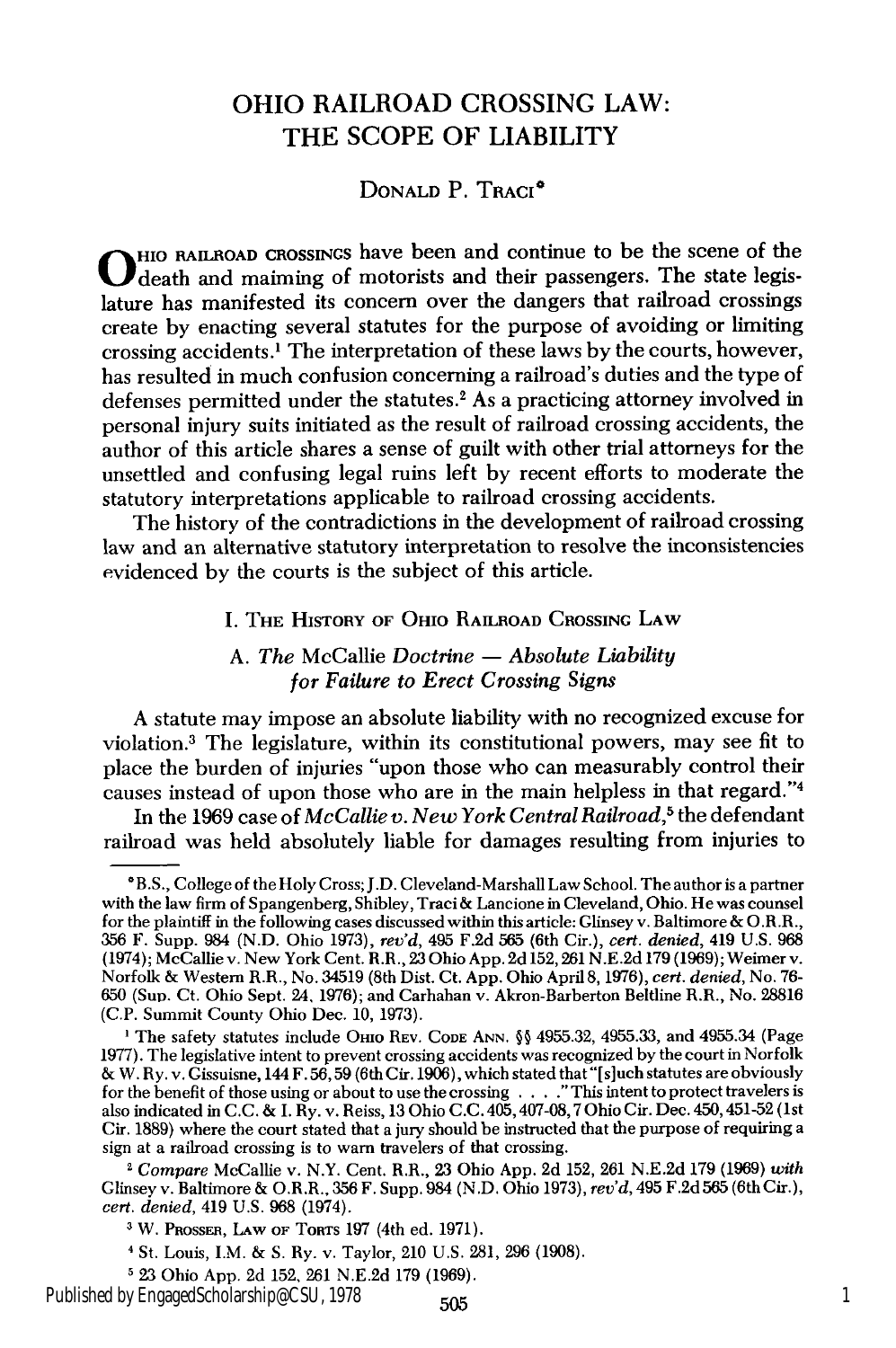persons and property for failure to maintain a crossbuck sign at a railroad crossing. Contributory negligence was precluded as a defense in an action brought for violation of Ohio Revised Code section 4955.33 which reads as follows:

§ 4955.33 [Warning signs at highway grade crossings. **.. .**

At all points where its railroad crosses a public road at a common grade, each company shall erect a sign . . . to give notice of the proximity of the railroad and warn persons to be on the lookout for the locomotive. . **.** . A company which neglects or refuses to comply with this section *is liable* in damages for all injuries which occur to persons or property from such neglect or refusal.6

The trial tactics employed by the plaintiff in *McCallie* present an excellent example of the difference in a verdict which will result from complete as opposed to partial statutory interpretation. The fact that absolute liability was imposed was due, at least in part, to the plaintiff's argument that the last sentence of Ohio Revised Code section 4955.33 added a dimension to the statute which went beyond the liability for negligence imposed by Ohio Revised Code section 4955.32 for failure to comply with sound signal requirements.<sup>7</sup> The plaintiff argued that the last sentence of section 4955.33 made, the company absolutely liable for all injuries caused by its noncompliance with the statute. The trial court, adopting the plaintiff's argument, instructed the jury that the words "is liable" contained in the last sentence of the crossbuck statute enlarged the railroad's duty to construct a crossbuck sign and imposed a further penalty for breach of this statute so that contributory negligence could not be a defense. The very real probability was that if *McCallie* had been tried simply as a negligence case, the trial judge would have directed a verdict for the defendant because of the defendant's compliance with the sound signal requirements and the plaintiff's failure to listen at a time and place where listening would have revealed the presence of the train.

The court of appeals affirmed *McCallie,* holding that section 4955.33 renders a railroad strictly liable for damages proximately caused by the railroad's failure to maintain a crossbuck sign at a railroad crossing. According to that court, where a statute directs the performance of a duty coupled with liability in damages for failure to perform, negligence is not a proper cause of action. It follows that "without an element of negligence or the opportunity to be negligent in performance, [the defense of] contributory negligence cannot exist."<sup>8</sup>

### B. *The* Glinsey *Escape from Absolute Liability for Failure to Sound Train Signals*

Rather than actions for violation of the crossbuck statute, the majority of personal injury suits brought for railroad crossing accidents are causes of action for violation of Ohio Revised Code section 4955.32 which requires a

**<sup>6</sup>**OHIo REV. **CODE** ANN. **§** 4955.33 (Page 1977) (emphasis added).

**<sup>7</sup>**Ohio Revised Code section 4955.32 details the railroad's duties in the provision of audible warnings as its trains approach crossings. *See* note 9 *infra.*

https://engagedischolarship.esdolida.etter.clevstlrev/2027/iss4/44 (1969).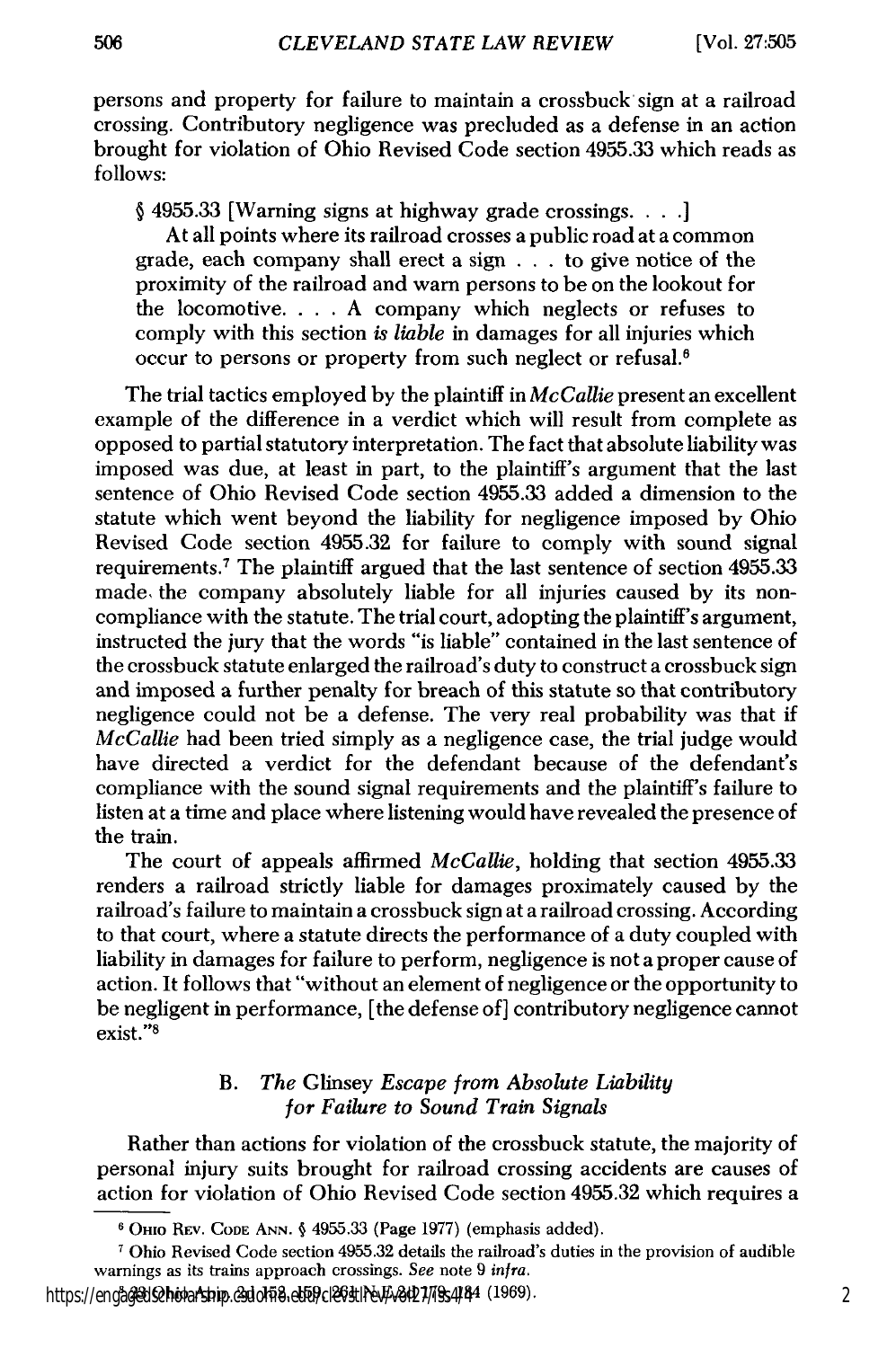train approaching a crossing to give an audible warning to the traffic in the area.9

A warning case in which the plaintiff employed a statutory construction argument similar to *McCallie v. New York Central Railroad'* is *Glinsey v. Baltimore and Ohio Railroad." Glinsey* arose as a consequence of a railroadhighway crossing accident in which Willie Glinsey was killed and James Glinsey was injured. The administratrix of the estate of the decedent, Willie Glinsey, and the party injured, James Glinsey, sued the Baltimore and Ohio Railroad in federal district court for the engineer's failure to blow the train's whistle and sound its bell in compliance with Ohio Revised Code section 4955.32.12 Before the trial, the plaintiffs filed a motion *in limine* seeking to exclude evidence of contributory negligence, namely that Willie Glinsey may have been intoxicated at the time of the accident and that the Glinseys' car may have been stolen. The plaintiffs argued that such evidence was not relevant because Ohio Revised Code section 4955.34 imposed absolute liability for the violation of section 4955.32 and that therefore the defense of contributory negligence was unavailable. The statute invoked by the plaintiff states in part:

4955.34. Failure to erect warning signs; forfeiture.

Every engineer **. . .** who fails to comply with section 4955.32 . . . is personally liable **....**

The company in whose employ such engineer or person in charge of an engine is *[sic]* as well as the person himself, is liable in damages to a person or company injured in person or property by such neglect or act of such engineer or person.<sup>13</sup>

In its instructions to the jury, the district court interpreted section 4955.32 as a specific safety statute, the violation of which would be negligence per se but which would not necessarily foreclose the defense of contributory negligence. The court then gave another instruction similar in its temper to that given in *McCallie v. New York Central Railroad* which informed the jury that section 4955.34 provides strict liability for violation of section 4955.32 and that section 4955.32 could not be interpreted without making reference to section 4955.34. The court viewed the language of section 4955.34 as identical

**'3 OHIO** REV. **CODE** ANN. § 4955.34 (Page 1977). The caption to this statute is obviously erroneous in its reference to the warning sign requirement. If the statute was truly one for violation of the warning sign requirement of section 4955.33, the reference within the text of the Published by EngagedScholarship@CSU93.78 rather than section 4955.32.

**<sup>9</sup>** OHIO **REV. CODE ANN. §** 4955.32 (Page 1977) reads in part:

Every company shall attach to each locomotive engine passing upon its railroad a bell of the ordinary size in use on such engine and a steam or compressed air whistle. When an engine [is] in motion and approaching a turnpike, highway, or street crossing or private crossing where the view of such crossing is obstructed by embankment, trees, curve, or other obstruction to view, upon the same line with the crossing, and in like manner where the railroad crosses any other traveled place, by bridge or otherwise, the engineer or person in charge of such engine shall sound such whistle at a distance of at least eighty and not further than one hundred rods from such crossing and ring such bell continuously until the engine passes the crossing.

**<sup>10</sup>** 23 Ohio App. 2d 152, 261 N.E.2d 179 (1969).

**<sup>&</sup>quot; 356** F. Supp. 984 (N.D. Ohio 1973), *rev'd,* 495 F.2d 565 (6th Cir.), *cert. denied,* 419 U.S. 968 (1974).

<sup>12</sup> See note 9 *supra.*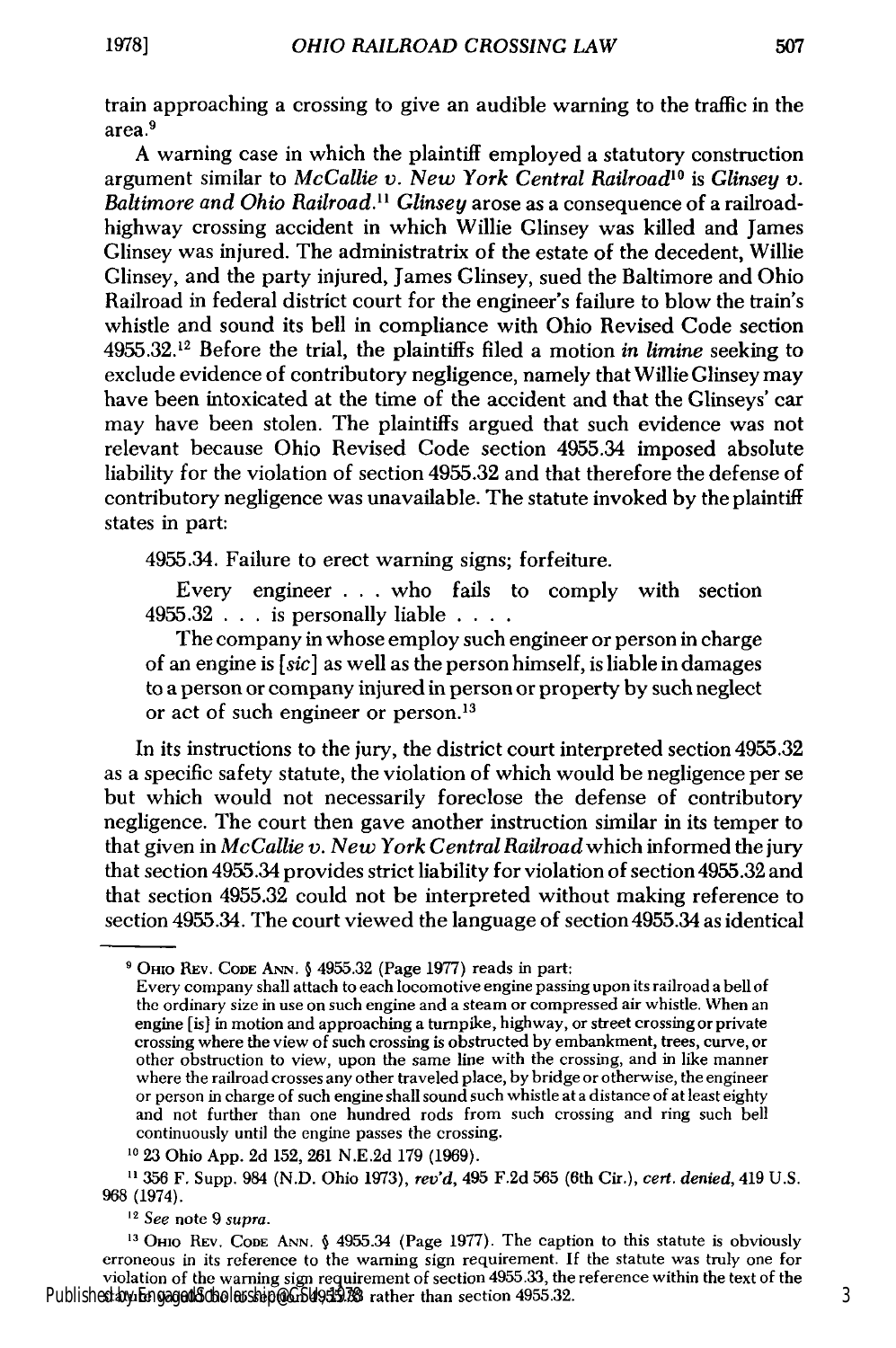to other strict liability statutes<sup>14</sup> and thus held that, taken together, the two statutes impose strict liability to which contributory negligence is not a defense. <sup>15</sup>

By arguing that section 4955.34 imposes strict liability, the plaintiffs in *Glinsey* were employing a legal theory that apparently had never been urged upon an Ohio court.<sup>16</sup> The district court did not consider itself bound by *stare decisis:*

The courts of Ohio have not consistently treated sections 4955.32 and 4955.34. The first case to interpret section 4955.32 was Pennsylvania Co. v. Rathgeb, 32 Ohio St. 66 (1877). The Supreme Court of Ohio noted, in analyzing 4955.32, that proof of contributory negligence could negate the railroad's negligence. However no case has reached the Ohio Supreme Court since 1926 on this section. Additionally the argument presented by plaintiff combining as it does 4955.32 and 4955.34 has never been raised in any court of this state. The court is, therefore, faced with a matter of first impression.<sup>17</sup>

A comparison of section 4955.33,18 held in *McCallie* to impose strict liability for failure to erect a sign, and section 4955.34, held by the lower court in *Glinsey* to impose strict liability for failure to properly warn, reveals a great similarity in their wording. Section 4955.33 states that the railroad company "is liable in damages" if it "neglects or refuses" to comply with the crossing sign requirement.<sup>19</sup> Section 4955.34 states that the railroad company "is liable in damages" to a person injured by the "neglect or act of such engineer" in failing to give the required whistle and bell signals.<sup>20</sup>

Unfortunately for the consistency of interpretation of Ohio railroad crossing law, the Sixth Circuit Court of Appeals reversed the holding of the trial court in *Glinsey v. Baltimore and Ohio Railroad2* by rejecting the strict liability argument of section 4955.34 for violation of section 4955.32. The court indicated that its decision reflected the application of Ohio law as the court believed it would be construed by the Ohio Supreme Court:

Appellees' novel argument would have us discard a century of case law that has weaved contributory negligence into the tapestry of Ohio railroad accident law. We do not believe that the Ohio Supreme Court would do this, despite the force of Appellees' argument, and we may not do that which we believe Ohio's highest court would refuse to do.<sup>22</sup>

508

*<sup>14</sup> See, e.g.,* **OHIo** REV. CODE ANN. **§§** 955.28 (dog bite statute) and 3743.33 (use of fireworks) (Page 1977).

**<sup>15</sup>** 356 F. Supp. 984, 987 (N.D. Ohio 1973).

**<sup>16</sup>** 495 F.2d 565 (6th Cir.), *cert. denied,* 419 U.S. 968 (1974).

**<sup>17</sup>**356 F. Supp. at 987.

**<sup>18</sup>** *See* text accompanying note 6 *supra.*

**<sup>&</sup>quot;** Onio REV. **CODE ANN. §** 4955.33 (Page 1977).

**<sup>20</sup> OHIo REV. CODE ANN.** § 4955.34 (Page 1977).

<sup>21 356</sup> F. Supp. 984 (N.D. Ohio 1973), *rev'd,* 495 F.2d 565 (6th Cir.), *cert. denied,* 419 U.S. 968 (1974).

<sup>22 495</sup> F.2d 565, 569 (6th Cir. 1974).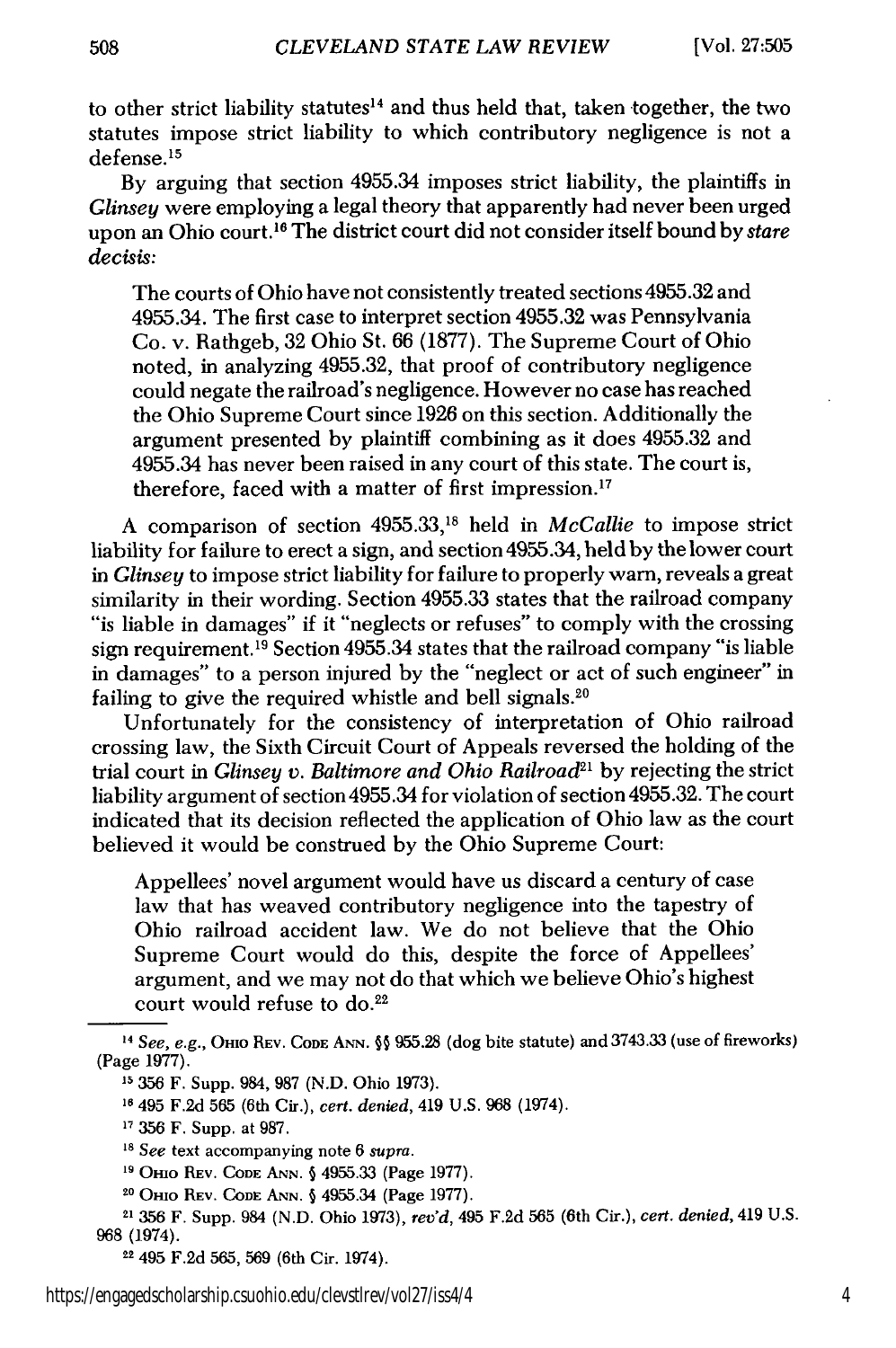The court relied on Ohio case law which developed as a result of negligence actions brought as violations of section 4955.32.23 Standing alone, section 4955.32 is obviously a specific safety statute and failure to comply with its requirements is negligence per se. 24 Prior to *Glinsey,* every action brought under section 4955.32 was a cause of action for negligence and the defendants were allowed to introduce evidence of contributory negligence.<sup>25</sup> For example, in *Pennsylvania Railroad v. Rusynick, <sup>26</sup>*the Ohio Supreme Court held that it is the duty of a traveler, before going over the railway, to look both ways and listen for the approaching trains. Imposing the duty to stop, look, and listen, the courts have found that omission of the duty to act, without a

reasonable cause therefor, will defeat such party's action to which the party's negligence contributed. <sup>27</sup>

Although the Sixth Circuit refused to recognize a strict liability cause of action for railroad crossing injuries, 28 the court did find merit in the plaintiffappellee's argument that the legislature, in enacting section 4955.34, intended to impose liability which extended beyond the negligence standard of section 4955.32:

Were we sitting as a court with authority to interpret Ohio law, we might find Appellees' arguments persuasive. . . . [I]f contributory negligence is not precluded by the final sentence in section 4599.34 *[sic]* then it seems to be surplusage, since under ordinary negligence law a plaintiff's situation would be identical without the presence of that sentence. We are, however, limited to a best estimate of what the Ohio Supreme Court would do if it could consider Appellees' contentions. Our best estimate is that the Ohio Supreme Court would reaffirm its prior holdings rather than accept Appellees' point of view. <sup>29</sup>

In *Weimer v. Norfolk and Western Railroad,* **30** a case decided subsequent to *Glinsey,* the Ohio Eighth District Court of Appeals also rejected an interpretation of sections 4955.32 and 4955.34 which would have resulted in the imposition of strict liability. Like *Glinsey,* the court in *Weimer* stated that "a long line of cases in the Supreme Court of Ohio have interpreted these statutes (Ohio Revised Code sections 4955.32 and 4955.34), or comparable

<sup>24</sup>*See* Pennsylvania HR. v. Rusynik, 117 Ohio St. 530, 159 N.E. 826 (1927).

<sup>23</sup>Zuments v. Baltimore & O.R.R., 27 Ohio St. 2d 71, 271 N.E.2d 813 (1971); North v. Pennsylvania R.R., 9 Ohio St. 2d 169, 224 N.E.2d 757 (1967); Bales v. Baltimore & O.R.R., 168 Ohio St. 551, 156 N.E.2d 735 (1959); Cabb v. Bushy, 152 Ohio St. 336, 89 N.E.2d 466 (1949); Capelle v. Baltimore & O.R.R., 136 Ohio St. 203, 24 N.E.2d 822 (1940); Patton v. Pennsylvania R.R., 136 Ohio St. 159, 24 N.E.2d 597 (1939); Pennsylvania R.R. v. Rusynik, 117 Ohio St. 530, 159 N.E. 826 (1927); Pennsylvania Co. v. Rathgeb, 32 Ohio St. 66 (1877).

<sup>25</sup>*See, e.g.,* Bales v. Baltimore & O.R.R., 168 Ohio St. 551, 156 N.E. 2d 735 (1959); Cleveland C. & C. R.H. v. Crawford, 24 Ohio St. 631 (1874).

<sup>26</sup>117 Ohio St. 530, 159 N.E. 826 (1927).

<sup>&</sup>lt;sup>27</sup> See Pennsylvania R.R. v. Rathgeb, 32 Ohio St. 66 (1877).

**<sup>28</sup>** 495 F.2d 565 (6th Cir.), *cert. denied,* 419 U.S. 968 (1974).

<sup>29</sup>*Id.* at 569-70 n.5.

**<sup>3&#</sup>x27;** No. 34519 (8th Dist. Ct. App. Ohio April 8, 1976), *cert. denied,* No. 76-650 (Sup. Ct. Ohio Sept. 24, 1976).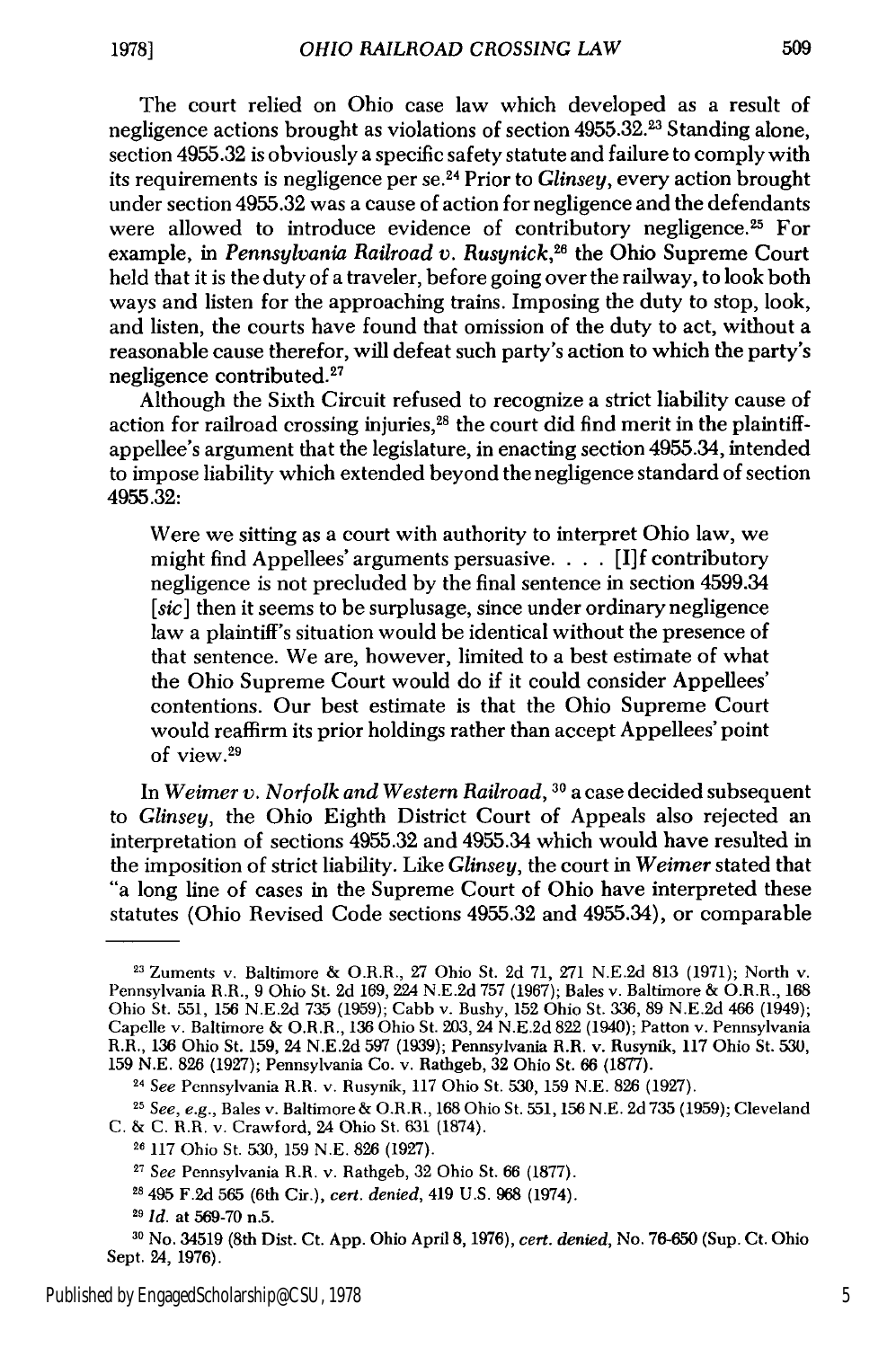predecessors, as per se negligence statutes not precluding the defense of contributory negligence."<sup>31</sup> The Weimer court made the noteworthy observation that section 4955.34 is not a repetitious reenactment of the section 4955.32 negligence standard:

[I] t is a tenable argument that strict liability is a consequence of violation and contributory negligence not a defense. If the statute is deemed nothing more than a negligence per se enactment, then the last paragraph of Ohio Revised Code §4955.34 is a redundancy. And one does not assume that the legislature acted to no purpose.

However, we are not approaching the problem afresh without the gloss of a higher court opinion.<sup>32</sup>

*Weimer* did recognize a distinction between causes of action under sections 4955.32 and 4955.34; however, the court felt constrained by the decisions of higher courts, notably the Sixth Circuit in *Glinsey,* and therefore held that contributory negligence is a defense in a section 4955.34 action. Thus, the weakness in both the *Glinsey* and *Weimer* decisions is that neither dealt with the statutory interpretation dilemma generated when sections 4955.32 and 4955.34 are considered in the same cause of action. By recognizing the propriety of the strict liability argument in an action under section 4955.34 and then dispensing with it on the basis of authority in which the cause of action was pleaded in negligence under section 4955.32, both courts bypassed the real issue of the meaning and legislative intent present in section 4955.34.

The conflict between the extent and manner of statutory interpretation presented in *McCallie v. New York Central Railroad33* and *Glinsey v. Baltimore and Ohio Railroad*<sup>34</sup> is typical of the confusion that has permeated Ohio railroad crossing law for years. Certainly at this time *McCallie* continues to be the law and in any case in which there is evidence of violation of section 4955.33, the plaintiff's theory ought to sound in statutory liability and not in negligence. On the other hand, it seems quite clear that sections 4955.32 and 4955.34 are being interpreted merely as negligence statutes, the violation of which may be defended on the basis of contributory negligence. It should be carefully noted, however, that the Supreme Court of Ohio has not yet ruled on this question. Trial courts, whether federal or state, almost certainly will, in fact, allow the defense of contributory negligence. The Supreme Court of Ohio should, and undoubtedly will, address directly the question of the scope of liability intended by section 4955.34.

#### II. **STATUTORY INTERPRETATION OF** OHIO **REVISED CODE** SECTION 4955.34

#### **A.** *The Ohio Rules of Statutory Construction*

**A** statute has been defined as "the written will of the legislature and as a rule of action prescribed **by** the supreme power of a state which all persons

**<sup>31</sup>***Id.,* slip op. at **6.**

**<sup>32</sup>***Id.,* slip op. at **5-6.**

**<sup>33 23</sup>** Ohio **App. 2d 152, 261 N.E.2d 179 (1969).**

<sup>34</sup>**356** F. Supp. 984 **(N.D.** Ohio **1973),** *rev'd,* 495 **F.2d 565** (6th Cir.), *cert. denied,* 419 **U.S. 968 (1974).** https://engagedscholarship.csuohio.edu/clevstlrev/vol27/iss4/4 6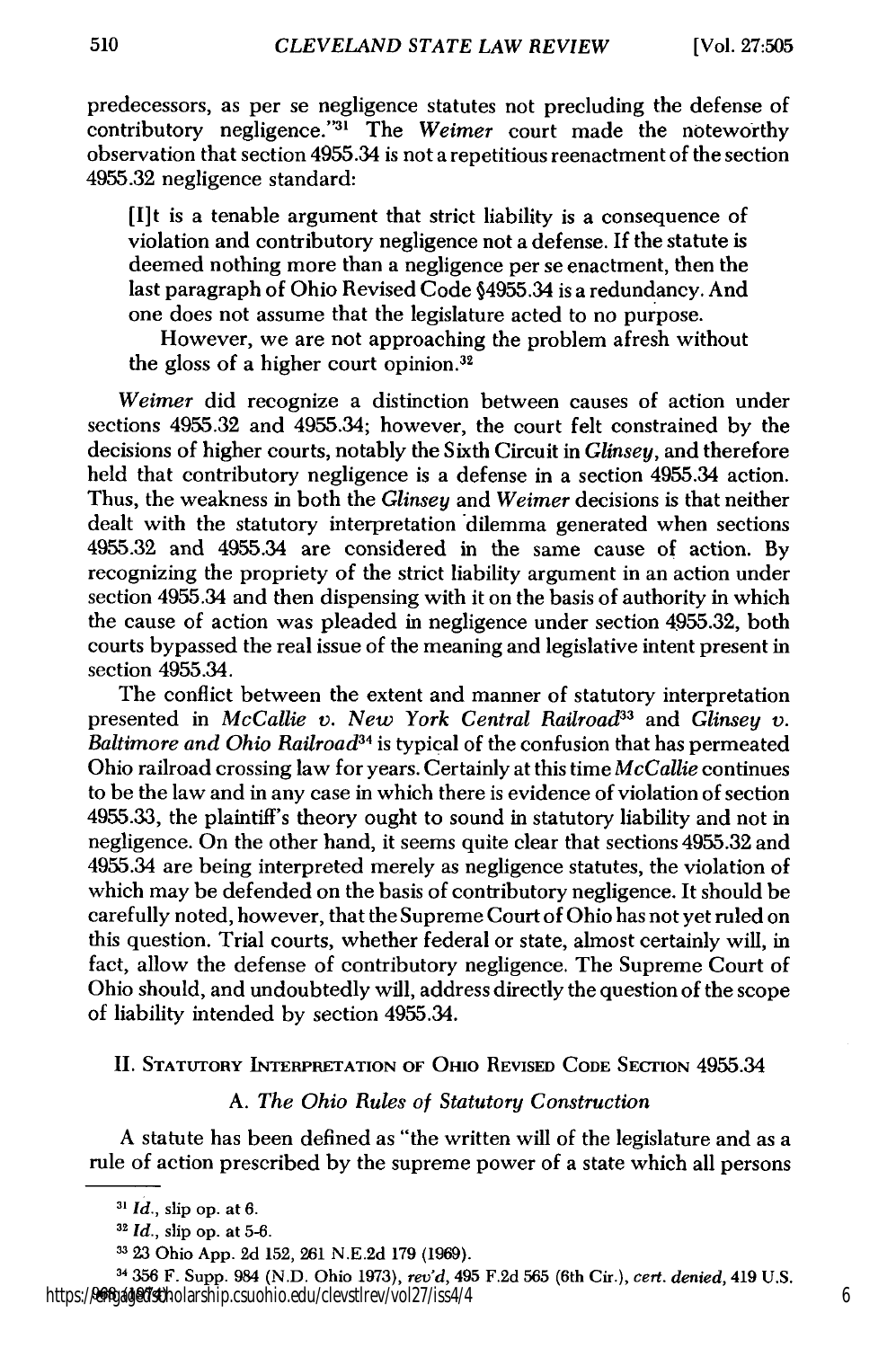within the sphere of its operation are compelled to obey."35 It is the duty of the courts to give effect to the will of the legislature; therefore the process of statutory construction is undertaken by the courts only to the degree necessary to ascertain the legislative intent of an enactment.36 As one Ohio court has stated, the construction of a statute is limited to the written word:

The primary purpose of the judiciary in the interpretation or construction of statutes is to give effect to the intention of the Legislature, as gathered from the provisions enacted, by the application of well settled rules of interpretation. . **.** . The court must look to the statute itself to determine legislative intent, and if such intent is cearly [sic] expressed therein, the statute may not be restricted, constricted, qualified, narrowed, enlarged or abridged.<sup>37</sup>

It is the province of the courts to construe and interpret statutes only when the language employed is ambiguous and the meaning and application thereof uncertain.38 Where a statute is plain and unequivocal, however, courts should not attempt to determine what the legislature should have enacted or even what it may have intended to enact.<sup>39</sup> The Supreme Court of Ohio has limited the process of statutory interpretation in the following syllabus:

**1.,** [W]here [a statute's] provisions are ambiguous, and its meaning doubtful, the history of legislation on the subject, and the consequences of a literal interpretation of the language may be considered; punctuation may be changed or disregarded; words transposed, or those necessary to a clear understanding and, as shown by the context manifestly intended, inserted.

2. But the intent of the law-makers is to be sought first of all in the language employed **....** *40*

Judicial construction of statutes is to be used as a last resort after the courts have failed to discover the legislature's intent from the plain words of the statute. In addition, courts must give meaning to every word used in the statute. In *Carmean v. Board of Education,41* the Ohio Supreme Court stated that "[i]t is axiomatic in statutory construction that words are not inserted into an act without some purpose."<sup>42</sup>

In order to apply these rules of statutory construction to the second

*42 Id.* at 422, 165 N.E.2d at 923. *See also* Bloom v. Richards, 2 Ohio St. 387 (1853) in which Judge Thurman expressed precisely the same view when he wrote, "[i]t is a general presumption that every word in a statute was inserted for some purpose. Mere idle and useless repetitions of Published by EngagedScholarship@CSU<sub>Q</sub>d@R if it can be fairly avoided." *Id.* at 402.

**<sup>15 50</sup>** OHio JuR, **2D** *Statutes §* 2 (1961).

<sup>&</sup>lt;sup>36</sup> Detzel v. Nieberding, 7 Ohio Misc. 262, 219 N.E.2d 327 (C.P. Hamilton County 1966).

*<sup>17</sup> Id.* at 265, 219 N.E.2d at 330-31 (citations omitted).

**<sup>,8</sup>** Hadfield-Penfield Steel Co. v. Oberlander, 109 Ohio St. 592, 143 N.E. 191 (1924).

**<sup>39</sup>***Id.* at 596-97, 143 N.E. at 193.

**<sup>40</sup>**Slingfull v. Weaver, 66 Ohio St. 621, 621, 64 N.E. 574, 574 (1902), involving a motion to dismiss for lack of jurisdiction. The court found that the statute in question was so clear on its face that the court should not attempt to construe it and certainly could not alter its wording or punctuation as requested by the appellants. The court felt that the intent and meaning of the act would be apparent to every intelligent reader and therefore granted the motion to dismiss.

*<sup>41</sup>* 170 Ohio St. 415, 165 N.E.2d 918 (1960).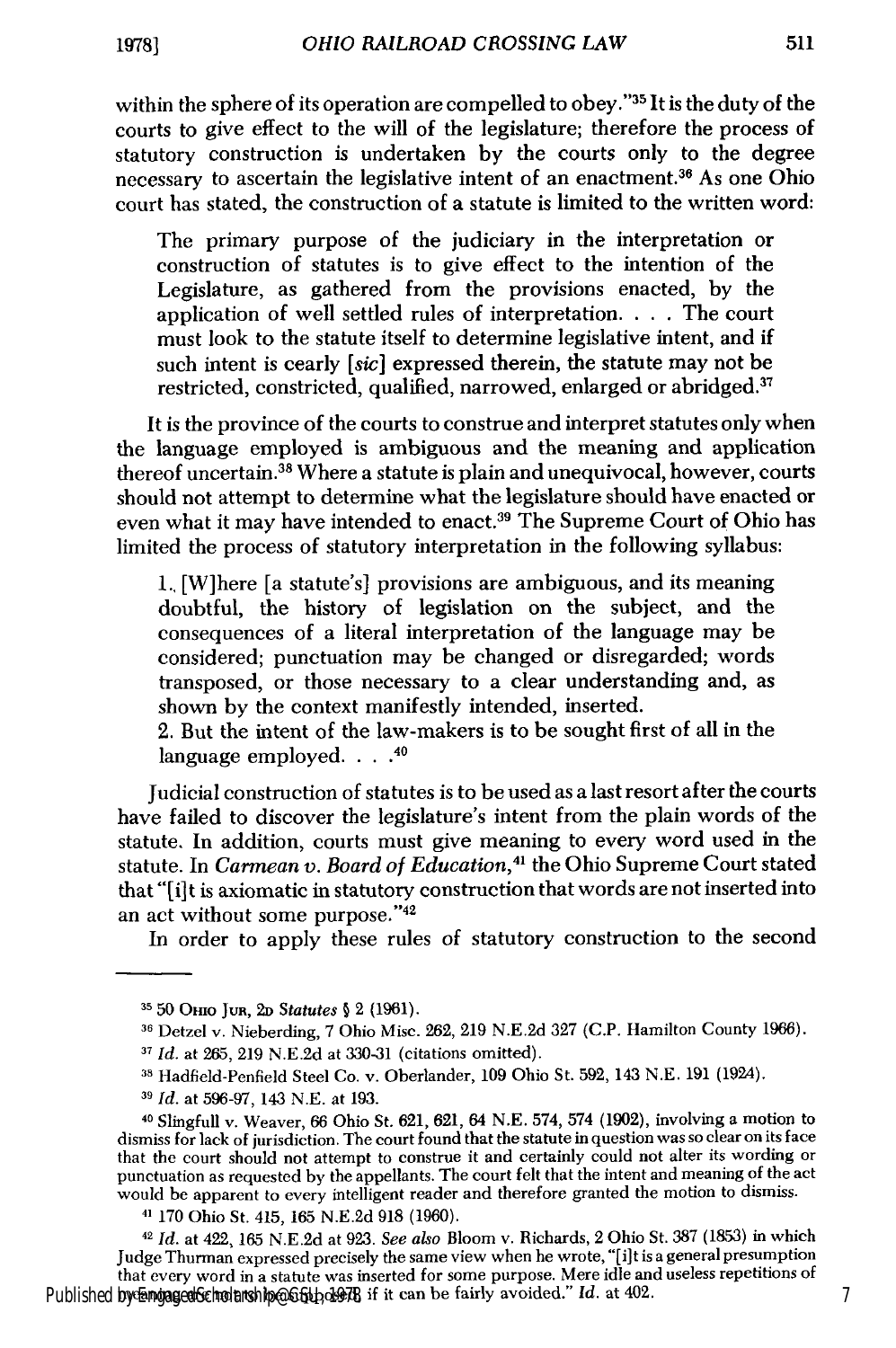paragraph of Ohio Revised Code section 4955.34,43 analysis must first be made of Ohio Revised Code section 4955.32. Section 4955.32, requiring a crossing signal, is a safety statute. 44 Violation of this statute, standing alone, constitutes negligence per se, exposing the railroad to liability in negligence for the injury proximately caused by the act, subject, as are all negligence actions, to the defense of contributory negligence.

Since liability for the injury caused by violation of section 4955.32 is already imposed by that statute, the liability for injury established by section 4955.34 is either intended to be *identical* to that created by section 4955.32 or it is intended to be *different* from it. To hold that it is *identical* would violate the basic principle of statutory construction that requires meaning to be given to the enactments of the legislature and demands only that the words of the statute be applied. In order for the second paragraph of section 4955.34 to have *any* meaning, it must create some additional penalty for violating the statute requiring locomotive signals at a crossing. It is only after a determination that section 4955.34 establishes an additional penalty that the process of judicial construction can be employed. At that point, the court can construct and interpret section 4955.34 only to the extent of determining the type of penalty it imposes. In this process of statutory construction, every word in the statute must be recognized and compared in terms of its use and significance in similar statutes.

#### B. *The Specific Interpretation of Section 4955.34*

Section 4955.34 must add a dimension of liability different in kind and effect from that imposed by section 4955.32 in order for section 4955.34 to have any meaning.

Whether one characterizes section 4955.34 as creating an *additional obligation* or imposing an *additional penalty,* it obviously must be designed to inure to the benefit of someone  $-$  and by its terms the statute establishes the injured party as the beneficiary. Since the quantum or quality of the damage award would not be affected by the fact that the award was based on negligence per se under section 4955.32 or "liability" under section 4955.34, the benefit is not in the nature of damages. The only benefit proscribed by reason of the enactment of section 4955.34 to one injured by reason of violation of section 4955.32 must, therefore, relate to the defenses available. The benefit inuring from the enactment of section 4955.34 is a liability which attaches without regard to negligence and to which contributory negligence is not a defense.

If section 4955.34 is considered to be providing merely a remedy for an injury directly caused by the failure of the engineer to comply with the statute, it is a redundant waste and a useless enactment. Only if it is considered to be a

<sup>43</sup> OHIo REV. **CODE** ANN. **§** 4955.34 (Page 1977). The scope of this discussion is limited to the second paragraph of section4955.34 since that is the statutory provision which appears to negate a contributory negligence defense. The paragraph reads as follows: "The company in whose employ such engineer or person in charge of an engine is [sic], as well as the person himself, is liable in damages to a person or company injured in person or property by such neglect or act of such engineer or person."

**<sup>&</sup>quot;** OHIo REV. **CODE ANN.** § 4955.32 (Page 1977). In addition to creating a cause of action for negligence, section 4955.32 sets forth the requirements for giving notice of an approaching train. https://engagedscholarship.csuohio.edu/clevstlrev/vol27/iss4/4 8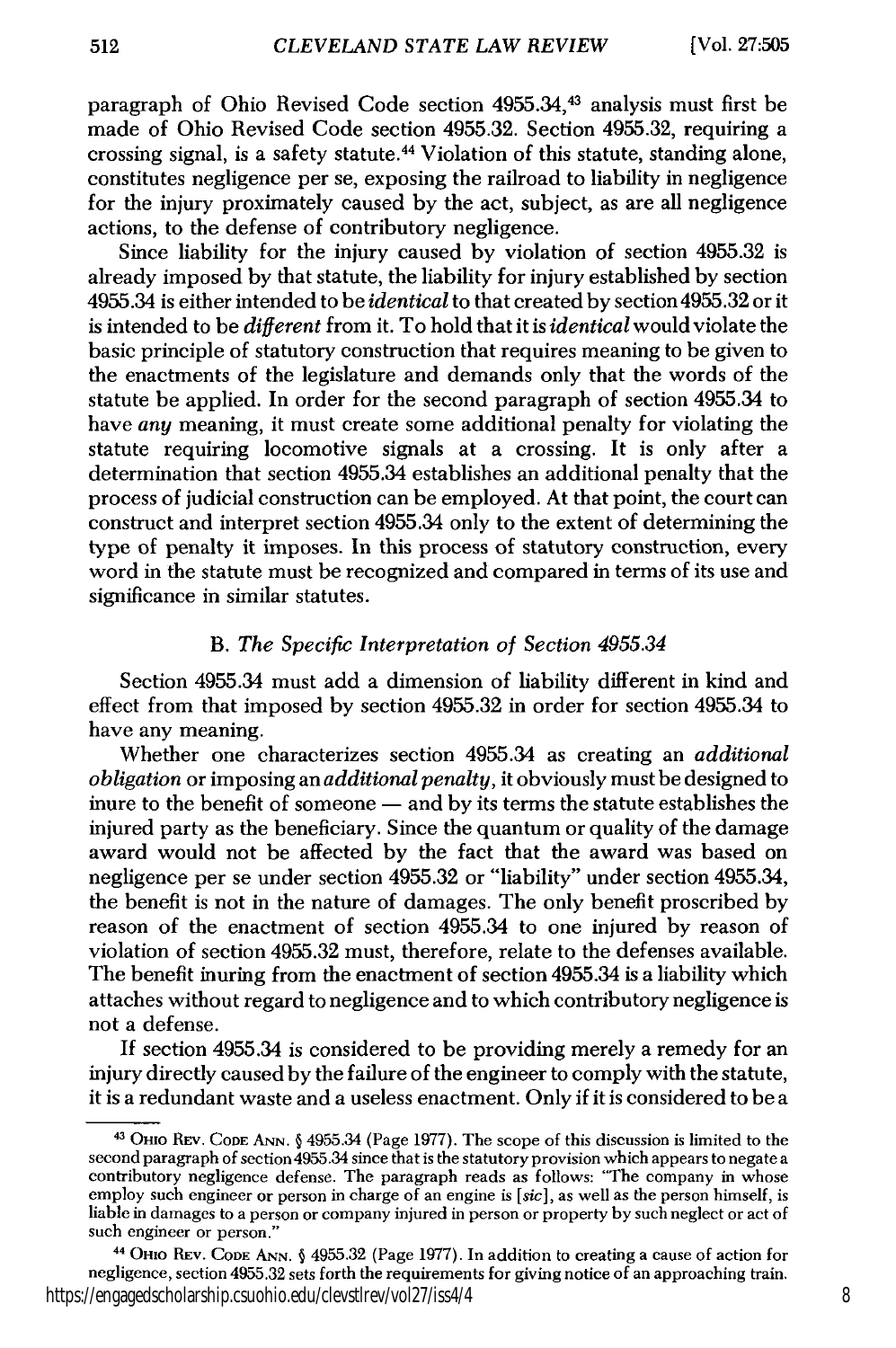penalty statute for the failure of the engineer to perform the statutory requirements intended to provide notice of the train's approach does it have meaning and purpose. In *Weimer v. Norfolk and Western Railroad45* the Ohio court of appeals addressed this argument as follows:

Because Ohio Revised Code §4955.34 posits precisely the same liability for a railroad when an employee responsible for warning signals fails to give them, it is a tenable argument that strict liability is a consequence of violation and contributory negligence not a defense. If the statute is deemed nothing more than a negligence per se enactment, then the last paragraph of Ohio Revised Code §4955.34 is a redundancy. And one does not assume that the legislature acted to no purpose.<sup>46</sup>

According to *McCallie v. New York Central Railroad,47* where a statute directs the performance of a duty coupled with a liability in damages for failure to perform, negligence is not a cause of action. It follows that "without an element of negligence or the opportunity to be negligent in performance, contributory negligence cannot exist."<sup>48</sup>

Prior to *McCallie,* Ohio courts engaged in a similar process of statutory interpretation for a case brought under the Ohio dog bite statute.<sup>49</sup> The Ohio Supreme Court construed the statute as imposing "an absolute liability on the owner of the dog, [finding that] the averment and proof of *scienter* are unnecessary. . **.** . Under the statute, the conduct of his property renders him liable, and his own negligence in the matter is wholly immaterial."<sup>50</sup>

In another dog bite case, *Bevin v. Griffiths*,<sup>51</sup> the court held that the imposition of strict liability for violation of the dog bite statute is based on the reasoning that: (a) imposing strict liability is a legislative and not a judicial determination; (b) the language is plain and simple and the intent of the legislature is first initially discerned from the language employed; (c) the province of construing a statute is to ascertain the meaning of that which the legislature enacted; (d) the plain and unambiguous language "shall be liable" imposes strict liability; (e) it is the duty of the courts to enforce a statute which is plain and unambiguous. <sup>52</sup>

Like the language of the crossbuck<sup>53</sup> and the dog bite<sup>54</sup> statutes, the language of section 4955.34 is plain and unambiguous and therefore the same strict liability interpretation applied to sections 4955.33 and 955.28 should be

<sup>45</sup> No. 34519 (8th Dist. Ct. App. Ohio April 8, 1976), *cert. denied,* No. 76-650 (Sup. Ct. Ohio Sept. 24, 1976).

**<sup>46</sup>***Id.,* slip op. at 5-6 (footnotes omitted).

**<sup>17</sup>**23 Ohio App. 2d 152, 261 N.E.2d 179 (1969).

**<sup>48</sup>***Id.* at 159, 261 N.E.2d at 184.

<sup>49</sup>**OHo** REV. **CODE ANN.** § 955.28 (Page 1977). This statute provides in pertinent part: "The owner or keeper *shall be liable* for any damage or injuries caused by a dog . (emphasis added). The statute was previously codified in **OHIO GEN. CODE §** 5938.

**<sup>10</sup>** Kleybolte v. Buffon, 89 Ohio St. 61, 66, 105 N.E. 192, 194 (1913).

**<sup>,&</sup>quot;** 44 Ohio App. 94, 184 N.E. 401 (1902).

<sup>52</sup>*Id.* at 98-100, 184 N.E. at 403.

**OHIO** REV. **CODE ANN. §** 4955.33 (Page 1977).

<sup>4</sup> OHIO REV. **CODE ANN. §** 955. 28 (Page 1968).

Published by EngagedScholarship@CSU, 1978 9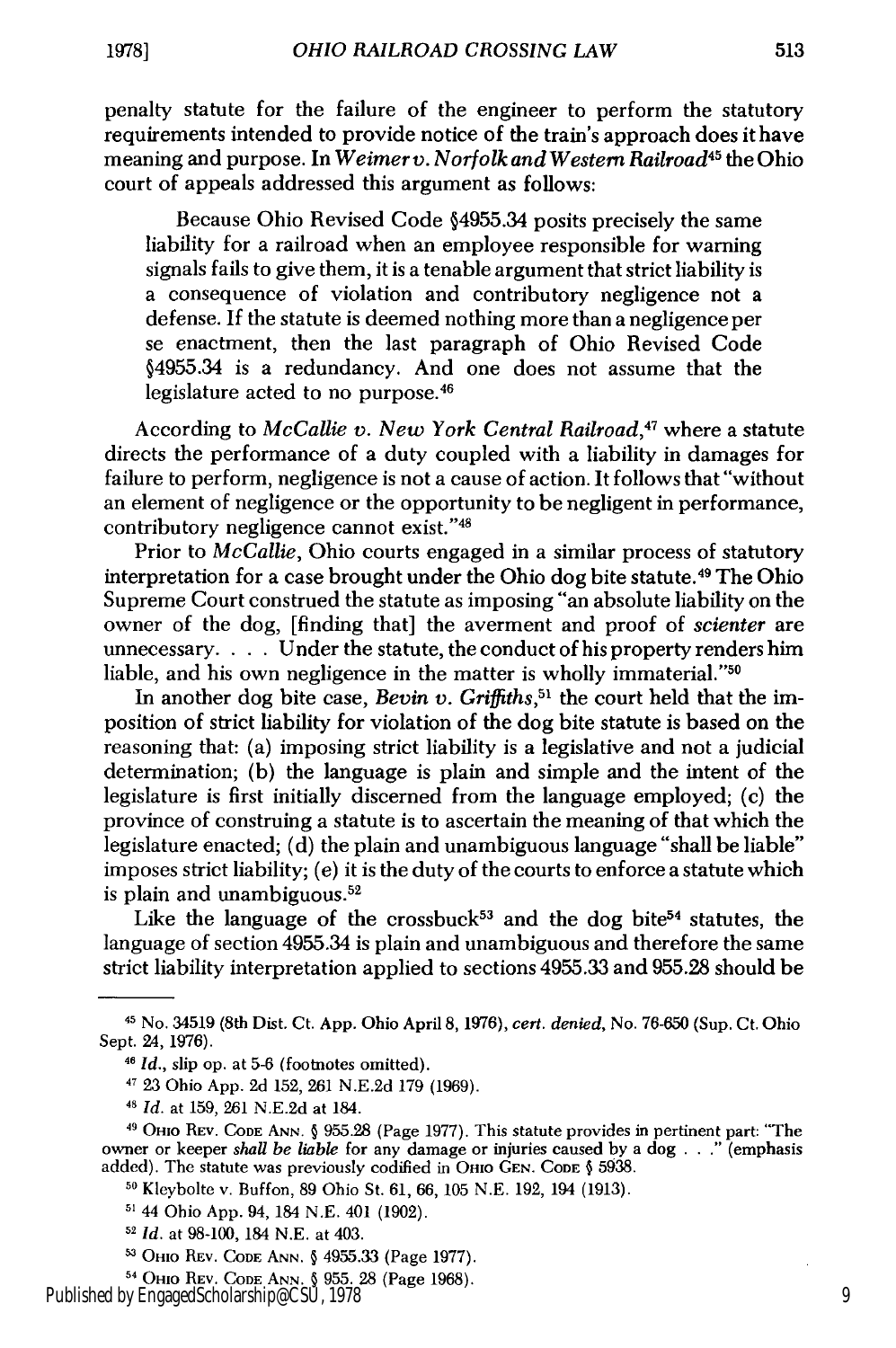applied by the courts when a cause of action is presented under section 4955.34. Where language is plain and unambiguous and contains no exceptions, the presumption is that the legislature intended that there be no exceptions and it is not the province of the court to create an exception by construction through the allowance of the defense of contributory negligence. 55 The imposition of strict liability in cases involving the violation of statutes with wording identical to the liability imposed by section 4955.34 proves that in Ohio, where a statute imposes a duty and liability in damages for failure to comply with the imposed duty, the legislative intent is to impose strict liability.<sup>56</sup> Other statutes using the language "is liable" or "shall be liable" have been held to impose strict liability.<sup>57</sup> Thus, based on the interpretation of similar statutes, the statutorily-imposed duty of section 4955.32 together with the "is liable" language of section 4955.34 requires the application of strict liability. Any other interpretation, including that of *Glinsey v. Baltimore and Ohio Railroad,58* and *Weimer v. Norfolk and Western Railroad,9* would be inconsistent with the meaning of the statute under Ohio's clearly defined limits of statutory interpretation.

III. **ADDING** TO **THE CONFUSION: OHIO REVISED CODE SECTION** 4999.04

#### **A.** *The Duty of Adequate Warning*

The incongruity between statutory and judicial interpretations of Ohio railroad crossing laws does not end with a determination of the scope of liability imposed upon the railroad. Inconsistency extends into the limits of the duty that the engineer of a train has in terms of warning traffic at an approaching crossing.

In *Glinsey v. Baltimore and Ohio Railroad,60* the Sixth Circuit Court of Appeals commented on the "patent erroneousness **[of** an interpretation of Ohio law which] required that the train's whistle (or horn) be sounded *continously* for the entire distance of 1320 [feet] to the crossing."<sup>61</sup> Weimer v. *Norfolk and Western Railroad,62* in following *Glinsey,* articulated the warning requirement under Ohio Revised Code section 4955.32<sup>63</sup> as one which

**<sup>58</sup>**356 F. Supp. 984 (N.D. Ohio 1973), *rev'd,* 495 F.2d 565 (6th Cir., *cert. denied,* 419 U.S. 968 (1974).

**<sup>59</sup>**No. 34519 (8th Dist. Ct. App. Ohio April 8, 1976), *cert. denied,* No. 76-650 (Sup. Ct. Ohio. Sept. 24, 1976).

**"0** 356 F. Supp. 984 (N.D. Ohio 1973), *rev'd,* 495 F.2d 565 (6th Cir., *cert. denied,* 419 U.S. 968 (1974).

**61** 495 F.2d at 570.

**62** No. 34519 (8th Dist. Ct. App. Ohio April 8, 1976), *cert. denied,* No. 76-650 (Sup. Ct. Ohio Sept. 24, 1976). **<sup>6</sup>**Onio REV. CODE ANN. **§** 4955.32 (Page 1977). https://engagedscholarship.csuohio.edu/clevstlrev/vol27/iss4/4 10

**<sup>5</sup>** Siegfred v. Everhart, 55 Ohio App. 351, 353, 9 N.E.2d 891, 893 (1936).

**<sup>56</sup>**McCallie. v. N.Y. Cent. R.R., 23 Ohio App. 2d 152, 261 N.E.2d 179 (1969).

**<sup>-7</sup>** In Davis v. Atlas Ins. Co., 112 Ohio St. 543, 147 N.E. 913 (1925), the court held that section 8970 of the General Code, which provided that "[e]very company **...** operating a railroad . . . shall **be** liable for all loss or damage by fires originating upon land belonging to it caused by operating such road," imposed absolute liability on railroad companies that breached the statute. Also, in Bolton v. Barkhurst, 27 Ohio Misc. 105 (C.P. Wood County 1971), the court stated that Ohio Revised Code section 951.10 was a trespass statute imposing strict liability for damages to the premises of another. That statute reads in pertinent part: "The owner or keeper of an animal described in section 951.02 of the Revised Code, who permits it to run at large in violation of such section is liable for all damages caused by such animal **.... "**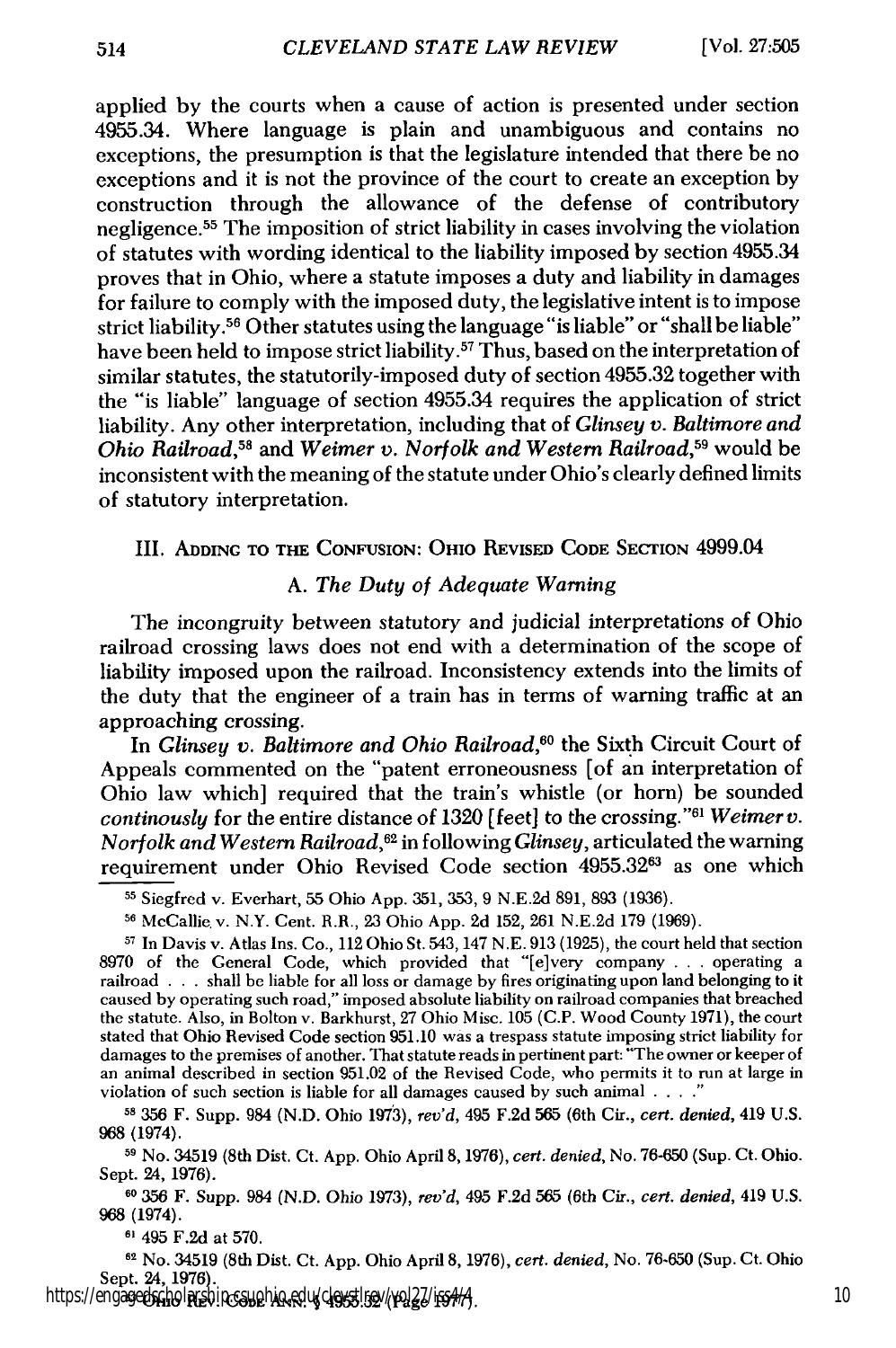515

required that the whistle be sounded once when the engine is between 1320 and 1650 feet from the crossing. <sup>64</sup>

If the *Weimer* and *Glinsey* interpretations are correct, they are in direct conflict with Ohio Revised Code section 4999.04<sup>65</sup> which reads in part:

(A) No person in charge of a locomotive shall do the following:

(2) When approaching a grade crossing, fail to sound the locomotive whistle at frequent intervals, beginning not less than fifteen hundred feet from such crossing and continuing until the locomotive has passed the crossing. <sup>66</sup>

The inconsistency in the warning requirement evidenced by sections 4955.32 and 4999.04 gives a trial judge an option in his jury instructions. He could either read section 4955.32 and tell the jury the law requires a single whistle warning or read section 4999.04 and tell the jury that the law requires a continuous whistle. Any legislative intent to have one of the two statutes control is, therefore, defeated by their contradiction.

## *B. Evidence of the Legislative Intent of Section 4999.04*

In determining the type of warning signal the legislature intended a railroad engineer to use when approaching a crossing, a court should consider the purpose of such warnings and the history of conduct of the party the statute is intended to benefit. This, along with other statutes used to discern legislative intent, should provide the court with an adequate basis for statutory interpretation.

Ohio courts have determined the public to be the benefactor of railroad crossing law and have recognized the "substantial risk of danger" existing at all railroad crossings.<sup>67</sup> Prior to the appellate decision in *Glinsey*, *Carnahan v*. *Akron-Barberton Beltline Railroad6* indicated that it would not seem to be an unduly harsh policy to strictly require the continuous soundings of warnings by railroad companies because of the number of accidents occurring at railroad crossings.

It is, therefore, a reasonable argument based on public policy that Ohio Revised Code section 4999.04 defines the railroad's duty to blow its whistle upon approaching a crossing. Even without the public policy argument, the duty imposed by section 4999.04 can be the basis of conduct relied on in a negligence action. If section 4999.04 is not introduced in the action as the standard of conduct, the standard imposed by the court will be section  $4955.32$ . The difference is drastic  $-$  when an engine whistle is sounded 1500 feet from the crossing there would be no civil liability under section 4955.32 but there would be a continuing civil and criminal liability under section 4999.04. Unless and until the Ohio Supreme Court reviews the *Weimer* interpretation of section 4955.32 as to the character of the whistle signal, a

<sup>64</sup>No. 34519, slip op. at 4 (8th Dist. Ct. App. Ohio April 8, 1976), cert. denied, No. 76-650 (Sup. Ct. Ohio Sept. 24, 1976).

**<sup>65</sup>**OHio REv. **CODE** ANN. **§** 4999.04 (Page 1977).

**<sup>66</sup>** *Id.*

**<sup>67</sup>**Hood v. New York, Chicago& St. L. R.R., 166 Ohio St. 529,536,144 N.E.2d 104,109 (1957). **68** No. 288126 (C.P. Summit County, Ohio Dec. 10, 1973). Published by EngagedScholarship@CSU, 1978 11